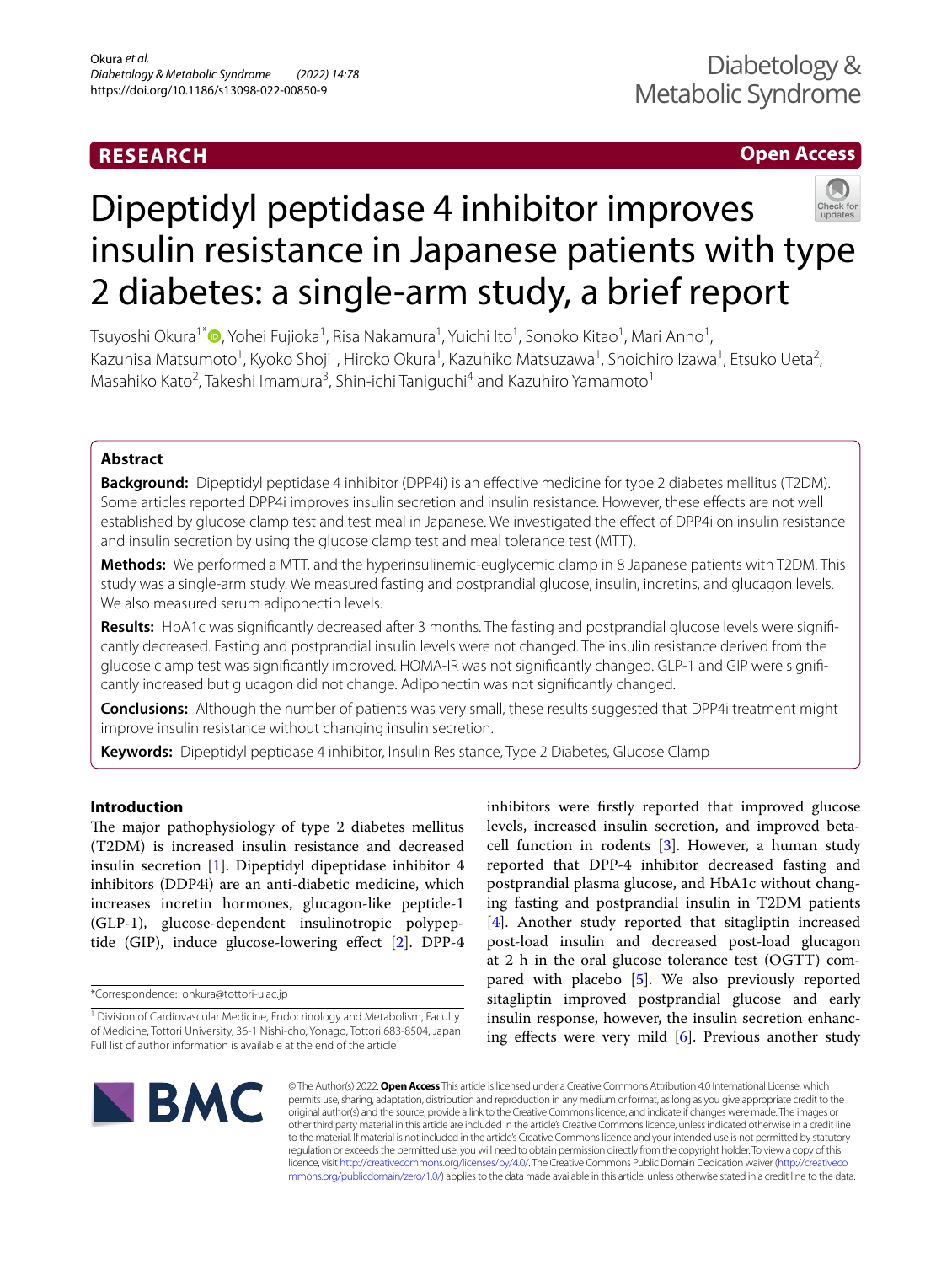reported that DPP4i improve insulin resistance evaluated by glucose clamp test in American, but insulin secretion did not change [[7\]](#page-4-6). However, there are few reports about the efect of DPP4i on insulin resistance evaluated by the glucose clamp test in Asian and Japanese populations. East Asian and American show diferent pathophysiology of T2DM, East Asian shows insulin resistance with mild obesity and low insulin secretion ability [[8](#page-4-7)]. Furthermore, there is a report that DPP4i increases serum adiponectin levels [[9\]](#page-4-8). Adiponectin is important for insulin resistance in the Japanese population [[10\]](#page-4-9). East Asians (Japanese, China, Korean, Taiwanese) showed a signifcantly greater efect of DPP4i compared with non-East Asians  $[11]$  $[11]$  $[11]$ . These results suggested that the effect of DPP4i on the East Asian population is diferent from other populations.

According to these results, DPP4i afects insulin resistance, however, the mechanisms are not well known in real-world settings, especially in the Asian and Japanese populations. Here, we show that DPP4i improves insulin resistance evaluated by the glucose clamp method in the Japanese population.

# **Materials and methods**

#### **Subjects**

We recruited 8 Japanese patients with T2DM for this study at Tottori University Hospital from 2013 to 2014. T2DM was diagnosed under the World Health Organization (WHO) criteria [\[12](#page-4-11)]. We recruited the patients with age 20–80 years old, HbA1c 6.5-9.0, without oral hypoglycemic agents, and insulin injection. We excluded the patients with cancer, viral hepatitis, liver cirrhosis, pancreatitis, renal failure, or those who are taking medications that increase glucose levels such as corticosteroids. This study was a single-arm study design. The patients took DPP4i as follows; 3 patients with teneligliptin 20 mg, 3 with linagliptin 5 mg, 2 with alogliptin 25 mg. We performed the glucose clamp test and meal tolerance test before and 3 months after DPP4i treatment.

We performed this study according to the Declaration of Helsinki. The Ethics Committee of the Faculty of Medicine, Tottori University approved this study, approval number 2087, approval date 28/01/2013. The first patient was enrolled on 10 April, 2013. The clinical trial number was UMIN000011189, registered (14/07/2013), UMIN000046686, registered (21/01/2022)—Retrospectively registered. We obtained informed consent from all of the participants using a procedure approved by the Ethics Committee.

### **Meal tolerance test (MTT)**

We conducted MTT as we previously reported [\[6](#page-4-5)]. Briefy, the patients ate a test meal developed by the Japan Diabetes Society (460 kcal; 50% carbohydrate, 35% fat, and 15% protein). We measured plasma glucose, serum insulin at 0, 30, 60, 120, and 180 min after the test meal.

HbA1c was measured by using high-performance liquid chromatography (HPLC). We used HbA1c converter to convert from the percentage values to the mmol/mol values [[13](#page-4-12)].

Insulin resistance and insulin secretion ability were calculated as follows:

Homeostatic model assessment insulin resistance  $(HOMA-IR)$   $[14] = [fasting\; plasma\; glucose]$  $[14] = [fasting\; plasma\; glucose]$  $(mmol/L)] \times [fasting plasma insulin (pmol/L)]/135.$ 

Homeostasis model assessment of beta-cell function (HOMA-beta)  $[14] = {20 \times}$  $[14] = {20 \times}$  $[14] = {20 \times}$  [fasting plasma<br>insulin (pmol/L)]}/{[fasting plasma glucose  $(pmol/L)]$ }/{[fasting]  $(mmol/L)] - 3.5$ }.

Insulinogenic index (IGI)  $[15] = \{$  $[15] = \{$  $[15] = \{$ [insulin (pmol/L)] at 30 min]−[fasting plasma insulin (pmol/L)]}/ {[glucose (mmol/L) at 30 min]−[fasting plasma glucose (mmol/L)]}.

The area under the curve (AUC) was calculated by the horizontal method.

## **GLP‑1, GIP, and glucagon assays**

We obtained blood samples at 0, 30, 60, and 120 min after the meal by using a DPP4 inhibitor-containing blood collection tube (BD™ P800, BD Japan, Tokyo, Japan). We extracted samples for incretin assay by ethanol and solidphase method [[16\]](#page-4-15). We measured intact GLP-1 using a GLP-1 (active) ELISA (Merck Millipore, Germany). We measured active GIP using the Human GIP, Active form Assay Kit (IBL, Japan). We measured glucagon levels using a glucagon ELISA (Mercodia, Sweden).

# **Hyperinsulinemic–euglycemic clamp**

We conducted the glucose clamp test 2 days after MTT as we previously reported [\[17](#page-4-16)]. Briefy, we used an artifcial endocrine pancreas (STG 55; Nikkiso, Japan), and performed the hyperinsulinemic-euglycemic clamp to measure insulin sensitivity. We used the protocol with a priming insulin infusion at 100 mU/m<sup>2</sup>/min, and the plasma glucose level was maintained at 5.2 mmol/L  $(95 \text{ mg/dL})$ . This insulin infusion protocol was reported as an insulin level of 1200 pmol/L at steady-state in T2DM patients  $[18]$  $[18]$ . The mean GIR during 90–120 min was defned as the glucose disposal rate (GDR), which mainly refects peripheral insulin sensitivity.

# **Body composition**

Body composition was measured by using Tanita body composition analyzer (Tanita, Japan). We measured the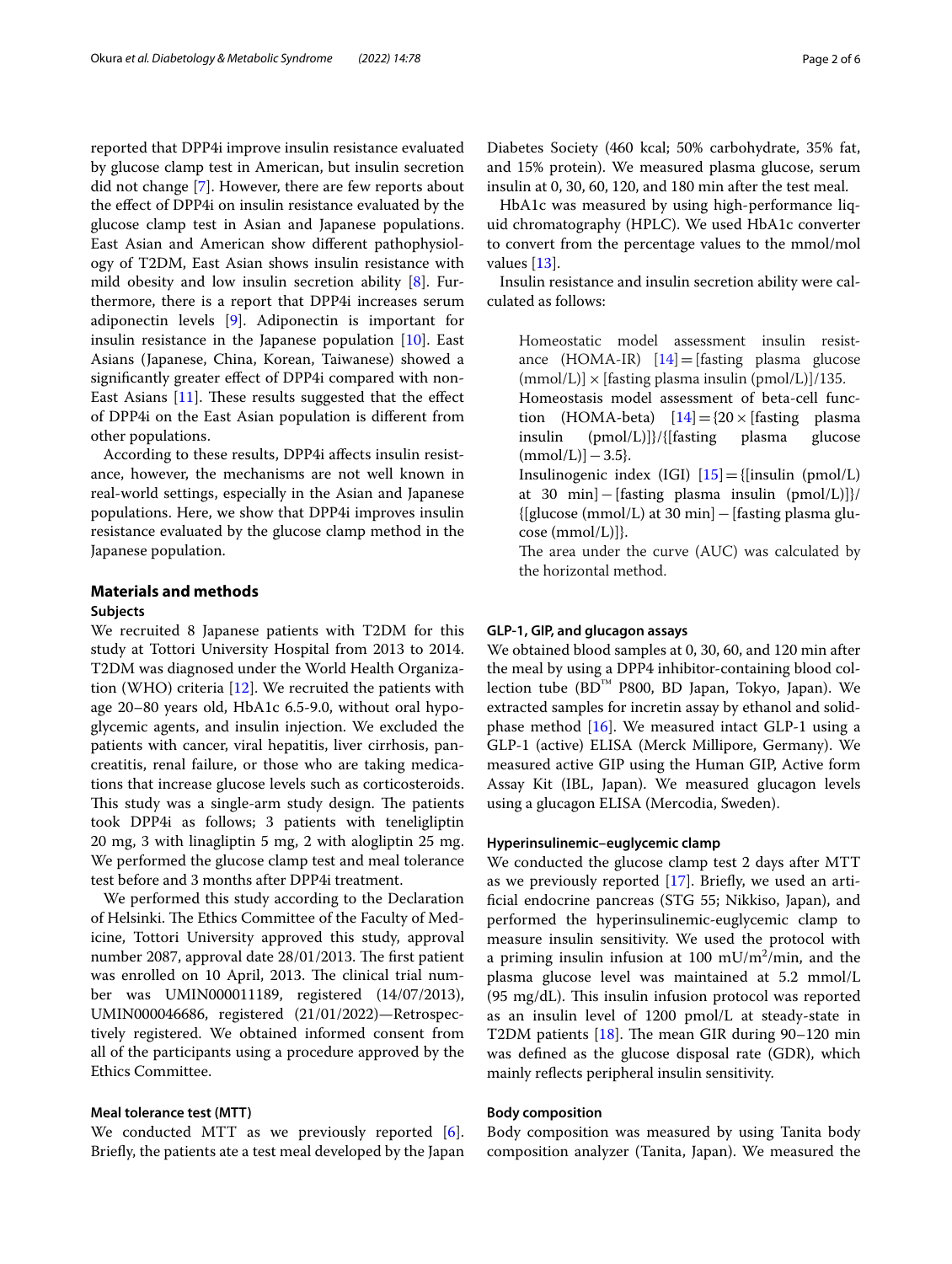percent body fat, body fat mass, lean body mass, skeletal muscle mass.

# **Statistical analysis**

We expressed data as the mean $\pm$ standard deviation. We used the Mann–Whitney *U* test to assess diferences in the mean value of clinical parameters between before and after DPP4i treatment. Values of *p*<0.05 were considered to be signifcant. We used PRISM8 software (GraphPad Software, San Diego, USA) for analyses.

We performed a power analysis to compare GDR before and after treatment as a primary endpoint by using an EZR calculator 23. The mean GDR before treatment was  $4.30 \pm 1.20$ , and the mean GDR after treatment was 6.24 $\pm$ 1.35, the difference was 1.94 $\pm$ 0.12, alpha=0.05, 1-beta  $=0.8$ , the sample size was 8 patients, the estimated power was 1.0.

# **Results**

Participant characteristics are shown in Table [1](#page-2-0). The mean age of patients was  $59.6 \pm 10.4$  years old, and 6 males, 2 females. The duration of T2DM was  $5.8 \pm 6.0$  years. Table [1](#page-2-0) shows the effects of DPP4i after 3 months. Bodyweight and HbA1c were signifcantly changed after 3 months of treatment. Figure [1](#page-3-0) shows MTT results. Fasting and postprandial 120 and 180 min glucose were signifcantly decreased. Insulin levels were not signifcantly changed. GLP-1 and GIP were signifcantly increased, but glucagon levels were not changed significantly. The insulin resistance of the glucose clamp was signifcantly improved, but HOMA-IR was not signifcantly changed (Table [1](#page-2-0)). All patients improved insulin resistance derived from the glucose clamp method (data not shown). HOMA-beta, insulinogenic index were not changed. Adiponectin was not changed. Body composition indicated that body fat mass was decreased.

Because the subjects showed signifcant weight reduction, we calculated  $GDR \times BMI/22$  to adjust  $GDR$  by BMI. The  $GDR \times BMI/22$  was significantly increased after DPP4i treatment (from  $3.74 \pm 1.38$  to  $5.73 \pm 2.16$ ,  $p < 0.001$ ).

# **Discussion**

Our study showed that DPP4i improved the insulin resistance evaluated by the glucose clamp method. DPP4i decreased fasting and postprandial glucose levels without changing insulin levels. It is considered that HOMA-IR generally reflects hepatic insulin resistance, and GDR from glucose clamp refects muscle insulin resistance  $[19]$  $[19]$  $[19]$ . The muscle insulin resistance derived from the glucose clamp method was improved by DPP4i. The HOMA-IR as a marker of liver insulin resistance was not signifcantly changed, but it was

| Page 3 of 6 |  |  |
|-------------|--|--|
|             |  |  |

<span id="page-2-0"></span>

| <b>Parameters</b>                  | <b>Before</b>     | After             | p value   |
|------------------------------------|-------------------|-------------------|-----------|
| Body weight (kg)                   | $70.0 \pm 12.6$   | $67.8 \pm 12.5$   | < 0.05    |
| BMI ( $kg/m2$ )                    | $26.3 \pm 4.8$    | $25.3 \pm 4.4$    | < 0.05    |
| eGFR                               | $65.9 \pm 12.8$   | $64.2 \pm 13.8$   | <b>NS</b> |
| AST (U/L)                          | $28.1 \pm 12.7$   | $20.5 \pm 3.8$    | <b>NS</b> |
| ALT (U/L)                          | $43.4 \pm 25.9$   | $23.0 \pm 6.8$    | < 0.05    |
| Gamma GTP (U/L)                    | $46.1 \pm 27.4$   | $34.5 \pm 11.7$   | <b>NS</b> |
| HbA1c(%)                           | $7.8 \pm 0.8$     | $6.5 \pm 0.7$     | < 0.005   |
| HbA1c (mmol/mol)                   | $61 \pm 9$        | $47 + 8$          | < 0.005   |
| Insulin secretion                  |                   |                   |           |
| Fasting Plasma Glucose<br>(mmol/L) | $7.10 \pm 0.70$   | $6.22 \pm 1.02$   | < 0.05    |
| Glucose AUC (0-120 min)            | $21.6 \pm 3.0$    | $18.3 \pm 4.1$    | < 0.05    |
| Insulin AUC (0-120 min)            | $550.3 \pm 387.7$ | $496.7 \pm 256.1$ | <b>NS</b> |
| HOMA-beta (%)                      | $63.8 \pm 42.2$   | $79.8 \pm 59.3$   | NS.       |
| Insulinogenic Index                | $1.00 \pm 1.50$   | $0.76 + 0.68$     | <b>NS</b> |
| Insulin resistance                 |                   |                   |           |
| <b>HOMA-IR</b>                     | $3.8 \pm 3.1$     | $2.44 \pm 1.19$   | <b>NS</b> |
| GDR (mg/kg/min)                    | $4.30 \pm 1.2$    | $6.24 \pm 1.35$   | < 0.01    |
| Incretins                          |                   |                   |           |
| GLP-1 AUC                          | $5.2 \pm 1.9$     | $12.6 \pm 4.3$    | < 0.001   |
| <b>GIP AUC</b>                     | $128.2 \pm 47.1$  | $180.1 \pm 29.3$  | < 0.01    |
| Glucagon AUC                       | $251.9 \pm 67.6$  | $234.4 \pm 51.3$  | <b>NS</b> |
| Adiponectin                        | $5.0 + 3.2$       | $5.2 + 3.2$       | <b>NS</b> |
| Body composition                   |                   |                   |           |
| Percent body fat (%)               | $26.5 \pm 9.0$    | $24.4 \pm 7.4$    | < 0.05    |
| Body fat mass (kg)                 | $18.8 \pm 8.9$    | $16.9 \pm 7.4$    | < 0.05    |
| Lean body mass (kg)                | $50.0 \pm 8.8$    | $49.8 \pm 8.7$    | <b>NS</b> |
| Skeletal muscle mass (kg)          | $47.3 \pm 8.4$    | $47.2 \pm 8.3$    | <b>NS</b> |

Data are presented as the mean $\pm$ standard deviation

The comparison of parameters between before and after treatment was performed using the Mann–Whitney *U* test

considered as tending to improvement. Previous studies showed DPP4i increased adiponectin [[9\]](#page-4-8), and we previously reported that adiponectin is important for the insulin resistance of Japanese [[20\]](#page-5-2). However, Adiponectin was not changed. There is a report that GLP-1 improved muscle insulin resistance by vasodilatory actions [\[21\]](#page-5-3). Our study showed a signifcant increase of GLP-1, we consider GLP-1 is important for the improvement of muscle insulin resistance. Although further basic research of animals and cellular are needed for understanding the molecular mechanism, our results contribute to understanding the efects of DPP4i.

The previous study also showed DPP4i improves insulin resistance, but this study was performed in American [\[7](#page-4-6)]. East Asian and American show diferent pathophysiology of T2DM, East Asian shows low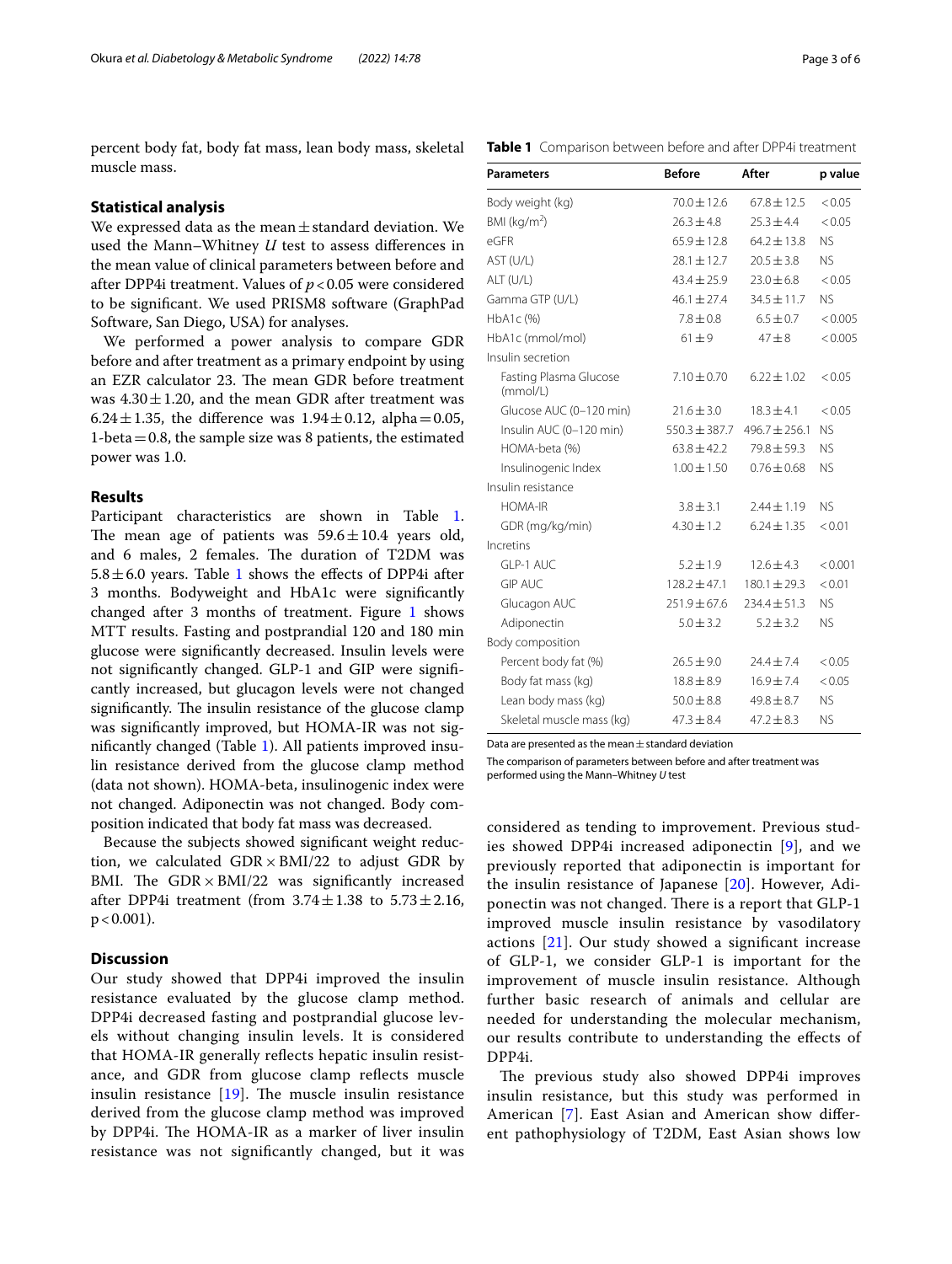

<span id="page-3-0"></span>insulin secretion ability and insulin resistance with mild obesity [[8](#page-4-7), [22\]](#page-5-4). East Asians (Japanese, China, Korean, Taiwanese) showed a signifcantly greater efect of DPP4i compared with non-East Asians [[11\]](#page-4-10), our study might contribute to understanding one mechanism of DPP4i. All patients in our study are Japanese, therefore, our results contribute to the daily clinical work in the Japanese population.

Our study did not show a signifcant change in insulin secretion by DPP4i. Previous studies also did not show a signifcant change in insulin secretion [[4,](#page-4-3) [7](#page-4-6), [9\]](#page-4-8). A previous study reported that sitagliptin 25 mg and 200 mg increased insulin secretion [[5\]](#page-4-4), but this study was performed at 24 h DPP4i treatment, the short period might be diferent from the real-world situation. A recent large patient number Japanese study showed that DPP4i increased insulin levels, but the increase in insulin levels was very mild  $[23]$  $[23]$ . The previous study showed the improvement of insulin resistance without changing insulin levels [\[7](#page-4-6)], the authors described that these fndings might be results of improvement of glucose toxicity. We also consider the efects of DPP4i on glucose toxicity is important. Moreover, there are some reports that DPP4i decreases the glucagon section from the alpha cell [[24\]](#page-5-6). We did not see the signifcant glucagon inhibition by DPP4i, but it may depend on the number of small patients. Furthermore study is needed.

Our study has some limitations, the major limitation is a very small number of patients eight. However, the glucose clamp method and measuring incretins after a meal are very complicated and expensive studies, and it is difficult to recruit patients without any medication in the University hospital. We need a larger study. Our patients showed signifcant weight reduction. Generally, DPP4i does not change body weight [[25](#page-5-7)], and our study was a single-arm study, we don't have control patients, therefore, our study might have bias. However, the GDR adjusted by BMI also showed a signifcant increase, we consider DPP4i have the efect of improvement of insulin resistance. However, this BMI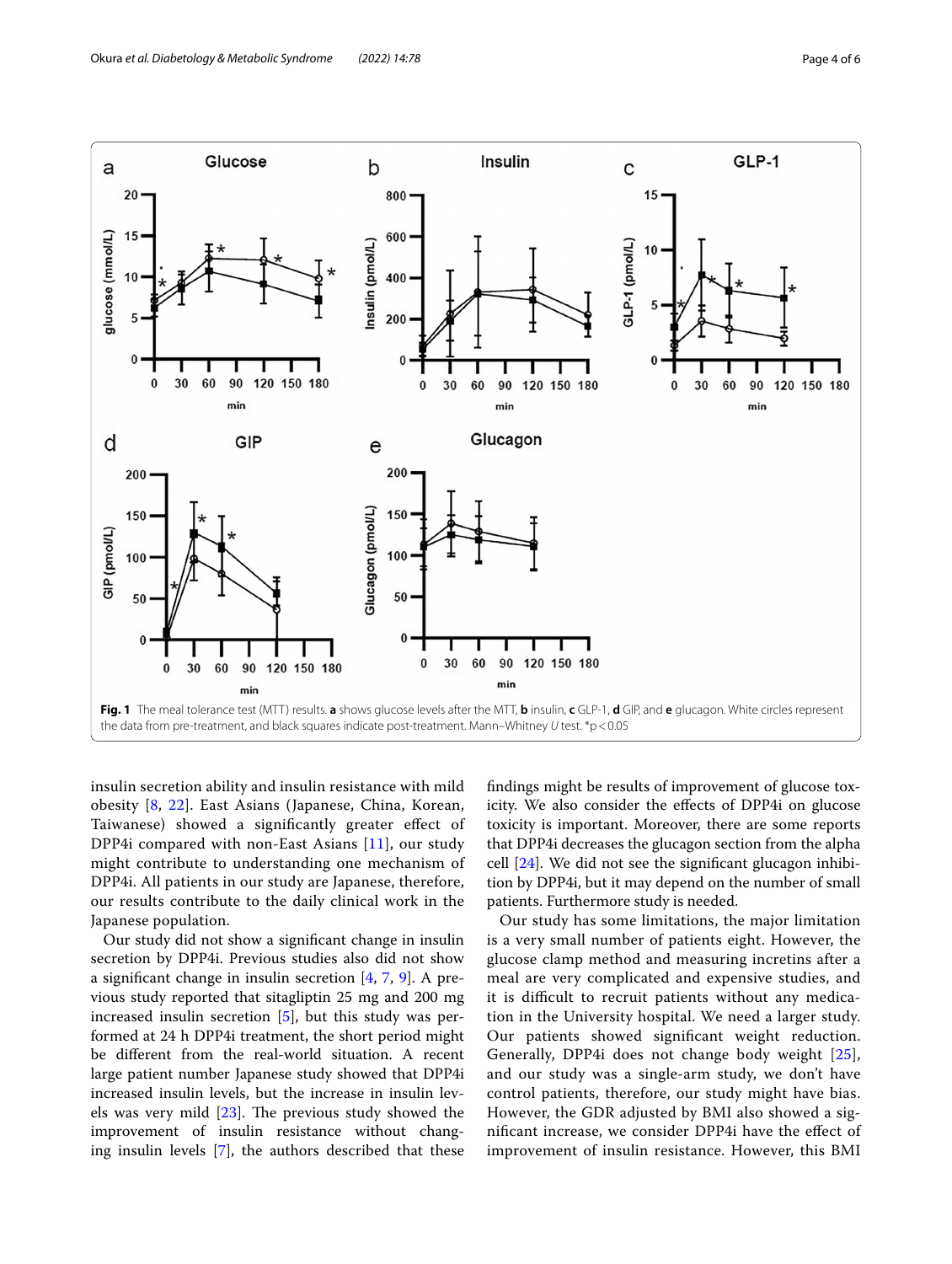adjusting method might not refect the true improvement of insulin resistance. We also suspect that body weight/fat reduction in three months directly improved insulin sensitivity, but DPP-4i indirectly through ameliorating glucotoxicity. If we would like to demonstrate the DPP-4i can directly improve insulin sensitivity, we should perform insulin clamp study in short term i.e. one month. Despite these limitations, we consider our study contributes to our daily clinical work.

In conclusion, although the number of patients was very small, these results suggested that DPP4i treatment might improve insulin resistance without changing insulin secretion.

#### **Abbreviations**

AUC: Area under the curve; DPP4i: Dipeptidyl peptidase 4 inhibitor; eGFR: Estimate glomerular fltration rate; GDR: Glucose disposal rate; GIP: Glucosedependent insulinotropic polypeptide; GLP-1: Glucagon-like peptide-1; HbA1c: Glycated hemoglobin; HOMA-beta: Homeostatic model assessment beta-cell function; HOMA-IR: Homeostasis model assessment for insulin resistance.

#### **Acknowledgements**

We thank Ms. Satomi Endo for her technical assistance.

#### **Author contributions**

All authors contributed signifcantly. TO participated in the design of the study and performed the statistical analysis. YF, RN, YI, SK, MA, KM, SK, KM, SI, HO, and EU collected the data. MK, TI, ST, and KY conceived the study, participated in its design and coordination, and helped to draft the manuscript. All authors read and approved the fnal manuscript.

#### **Funding**

Self-funding in Division of Cardiovascular Medicine, Endocrinology and Metabolism, Tottori University Faculty of Medicine.

#### **Availability of data and materials**

The datasets used and/or analysed during the current study available from the corresponding author on reasonable request. Data sharing statement: No additional data available.

## **Declarations**

#### **Ethics approval and consent to participate**

The Ethics Committee of the Tottori University Faculty of Medicine approved this study (approval number 2087, approval date 28/01/2013). The clinical trial number was UMIN000011189, UMIN000046686. Trial registration: UMIN, UMIN000011189. Registered (14/07/2013)—Retrospectively registered. Trial registration: UMIN, UMIN000046686. Registered (21/01/2022)—Retrospec‑ tively registered.

#### **Competing interests**

None declared.

#### **Author details**

<sup>1</sup> Division of Cardiovascular Medicine, Endocrinology and Metabolism, Faculty of Medicine, Tottori University, 36-1 Nishi-cho, Yonago, Tottori 683-8504, Japan. <sup>2</sup>School of Health Science, Faculty of Medicine, Tottori University, Yonago, Japan.<sup>3</sup> Division of Molecular Pharmacology, Faculty of Medicine, Tottori University, Yonago, Japan. <sup>4</sup> Department of Regional Medicine, Faculty of Medicine, Tottori University, Yonago, Japan.

## Received: 24 April 2022 Accepted: 29 May 2022 Published online: 07 June 2022

#### **References**

- <span id="page-4-0"></span>1. Kahn SE, Cooper ME, Del Prato S. Pathophysiology and treatment of type 2 diabetes: perspectives on the past, present, and future. Lancet. 2014;383:1068–83.
- <span id="page-4-1"></span>2. Ahren B, Schmitz O. GLP-1 receptor agonists and DPP-4 inhibitors in the treatment of type 2 diabetes. Horm Metab Res. 2004;36:867–76.
- <span id="page-4-2"></span>3. Ahren B, Holst JJ, Martensson H, Balkan B. Improved glucose tolerance and insulin secretion by inhibition of dipeptidyl peptidase IV in mice. Eur J Pharmacol. 2000;404:239–45.
- <span id="page-4-3"></span>4. Ahren B, Landin-Olsson M, Jansson PA, Svensson M, Holmes D, Schweizer A. Inhibition of dipeptidyl peptidase-4 reduces glycemia, sustains insulin levels, and reduces glucagon levels in type 2 diabetes. J Clin Endocrinol Metab. 2004;89:2078–84.
- <span id="page-4-4"></span>5. Herman GA, Bergman A, Stevens C, Kotey P, Yi B, Zhao P, Dietrich B, Golor G, Schrodter A, Keymeulen B, Lasseter KC, Kipnes MS, Snyder K, Hilliard D, Tanen M, Cilissen C, De Smet M, de Lepeleire I, Van Dyck K, Wang AQ, Zeng W, Davies MJ, Tanaka W, Holst JJ, Deacon CF, Gottesdiener KM, Wagner JA. Efect of single oral doses of sitagliptin, a dipeptidyl peptidase-4 inhibitor, on incretin and plasma glucose levels after an oral glucose tolerance test in patients with type 2 diabetes. J Clin Endocrinol Metab. 2006;91:4612–9.
- <span id="page-4-5"></span>6. Ohkura T, Fujioka Y, Sumi K, Nakanishi R, Shiochi H, Yamamoto N, Matsuzawa K, Izawa S, Ohkura H, Kato M, Taniguchi S, Yamamoto K. Sitagliptin Improves the Impaired Acute Insulin Response during a Meal Tolerance Test in Japanese Patients with Type 2 Diabetes Mellitus: a Small-Scale Real-World Study. Diabetes Ther. 2014;5:285–97.
- <span id="page-4-6"></span>7. Azuma K, Rádiková Z, Mancino J, Toledo FG, Thomas E, Kangani C, Dalla Man C, Cobelli C, Holst JJ, Deacon CF, He Y, Ligueros-Saylan M, Serra D, Foley JE, Kelley DE. Measurements of islet function and glucose metabolism with the dipeptidyl peptidase 4 inhibitor vildagliptin in patients with type 2 diabetes. J Clin Endocrinol Metab. 2008;93:459–64.
- <span id="page-4-7"></span>8. Hsu WC, Araneta MR, Kanaya AM, Chiang JL, Fujimoto W. BMI cut points to identify at-risk Asian Americans for type 2 diabetes screening. Diabetes Care. 2015;38:150–8.
- <span id="page-4-8"></span>9. Hibuse T, Maeda N, Kishida K, Kimura T, Minami T, Takeshita E, Hirata A, Nakagawa Y, Kashine S, Oka A, Hayashi M, Nishizawa H, Funahashi T, Shimomura I. A pilot three-month sitagliptin treatment increases serum adiponectin level in Japanese patients with type 2 diabetes mellitus– a randomized controlled trial START-J study. Cardiovasc Diabetol. 2014;13:96.
- <span id="page-4-9"></span>10. Kadowaki T, Sekikawa A, Okamura T, Takamiya T, Kashiwagi A, Zaky WR, Maegawa H, El-Saed A, Nakamura Y, Evans RW, Edmundowicz D, Kita Y, Kuller LH, Ueshima H. Higher levels of adiponectin in American than in Japanese men despite obesity. Metabolism. 2006;55:1561–3.
- <span id="page-4-10"></span>11. Kim YG, Hahn S, Oh TJ, Kwak SH, Park KS, Cho YM. Diferences in the glucose-lowering efficacy of dipeptidyl peptidase-4 inhibitors between Asians and non-Asians: a systematic review and meta-analysis. Diabetologia. 2013;56:696–708.
- <span id="page-4-11"></span>12. Alberti KG, Zimmet PZ. Defnition, diagnosis and classifcation of diabetes mellitus and its complications. Part 1: diagnosis and classifcation of diabetes mellitus provisional report of a WHO consultation. Diabet Med. 1998;15:539–53.
- <span id="page-4-12"></span>13. National Institutes of Diabetes and Digestive and Kidney Diseases, the HbA1c converter. 1999. [http://www.ngsp.org/convert1.asp.](http://www.ngsp.org/convert1.asp)
- <span id="page-4-13"></span>14. Matthews DR, Hosker JP, Rudenski AS, Naylor BA, Treacher DF, Turner RC. Homeostasis model assessment: insulin resistance and beta-cell function from fasting plasma glucose and insulin concentrations in man. Diabetologia. 1985;28:412–9.
- <span id="page-4-14"></span>15. Uwaifo GI, Fallon EM, Chin J, Elberg J, Parikh SJ, Yanovski JA. Indices of insulin action, disposal, and secretion derived from fasting samples and clamps in normal glucose-tolerant black and white children. Diabetes Care. 2002;25:2081–7.
- <span id="page-4-15"></span>16. Yabe D, Eto T, Shiramoto M, Irie S, Murotani K, Seino Y, Kuwata H, Kurose T, Seino S, Ahrén B, Seino Y. Efects of DPP-4 inhibitor linagliptin and GLP-1 receptor agonist liraglutide on physiological response to hypoglycaemia in Japanese subjects with type 2 diabetes: A randomized, open-label, 2-arm parallel comparative, exploratory trial. Diabetes Obes Metab. 2017;19:442–7.
- <span id="page-4-16"></span>17. Okura T, Fujioka Y, Nakamura R, Anno M, Ito Y, Kitao S, Matsumoto K, Shoji K, Sumi K, Matsuzawa K, Izawa S, Okura H, Ueta E, Noma H, Kato M, Imamura T, Taniguchi SI, Yamamoto K. Hepatic insulin clearance is increased